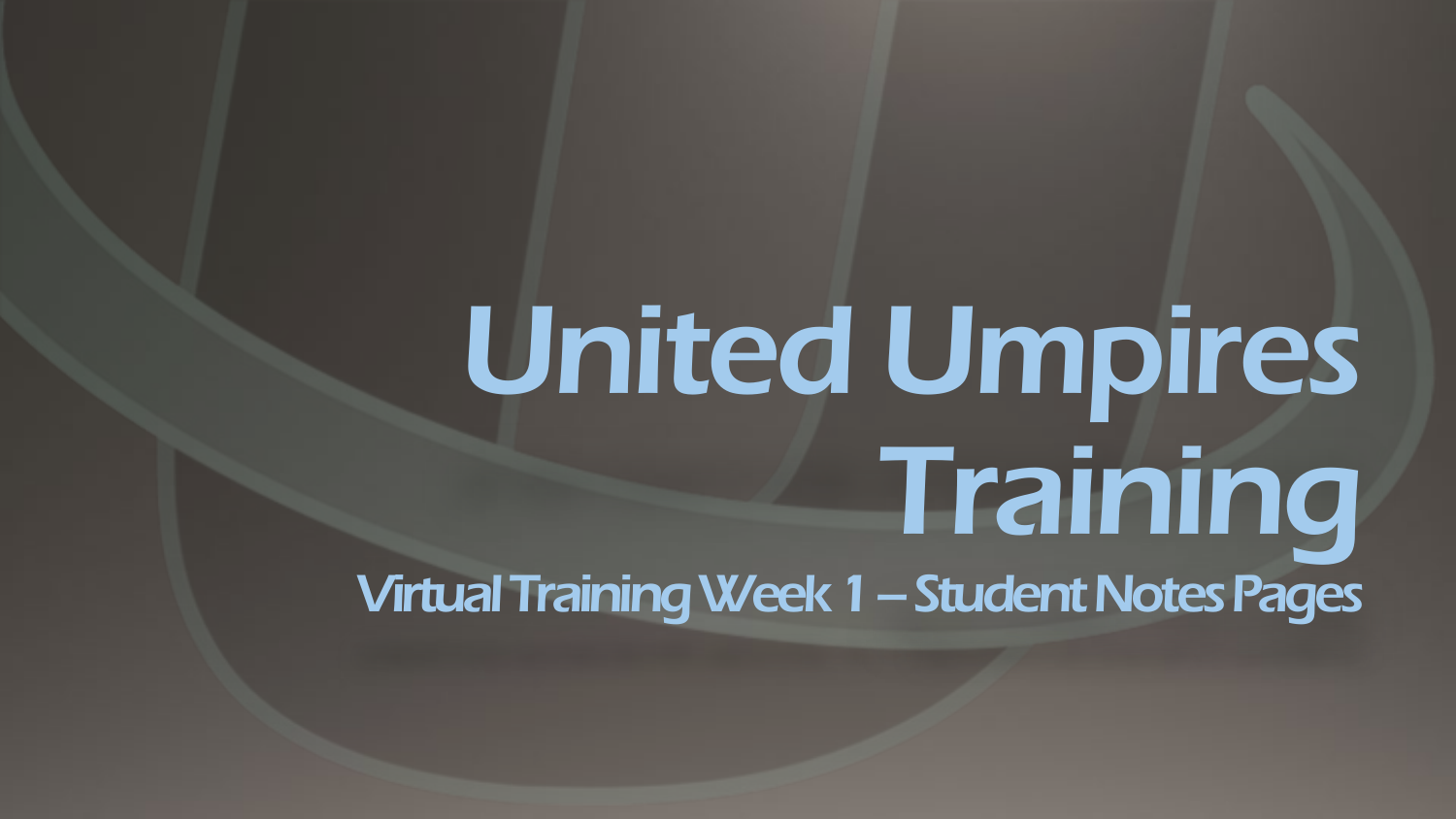## The United Umpires Approach

o Examine theory

o Reject ideas that don't prove useful

o Teach with a scientific approach, backed by video evidence

oAlways explain the why

o Lift up, don't pull down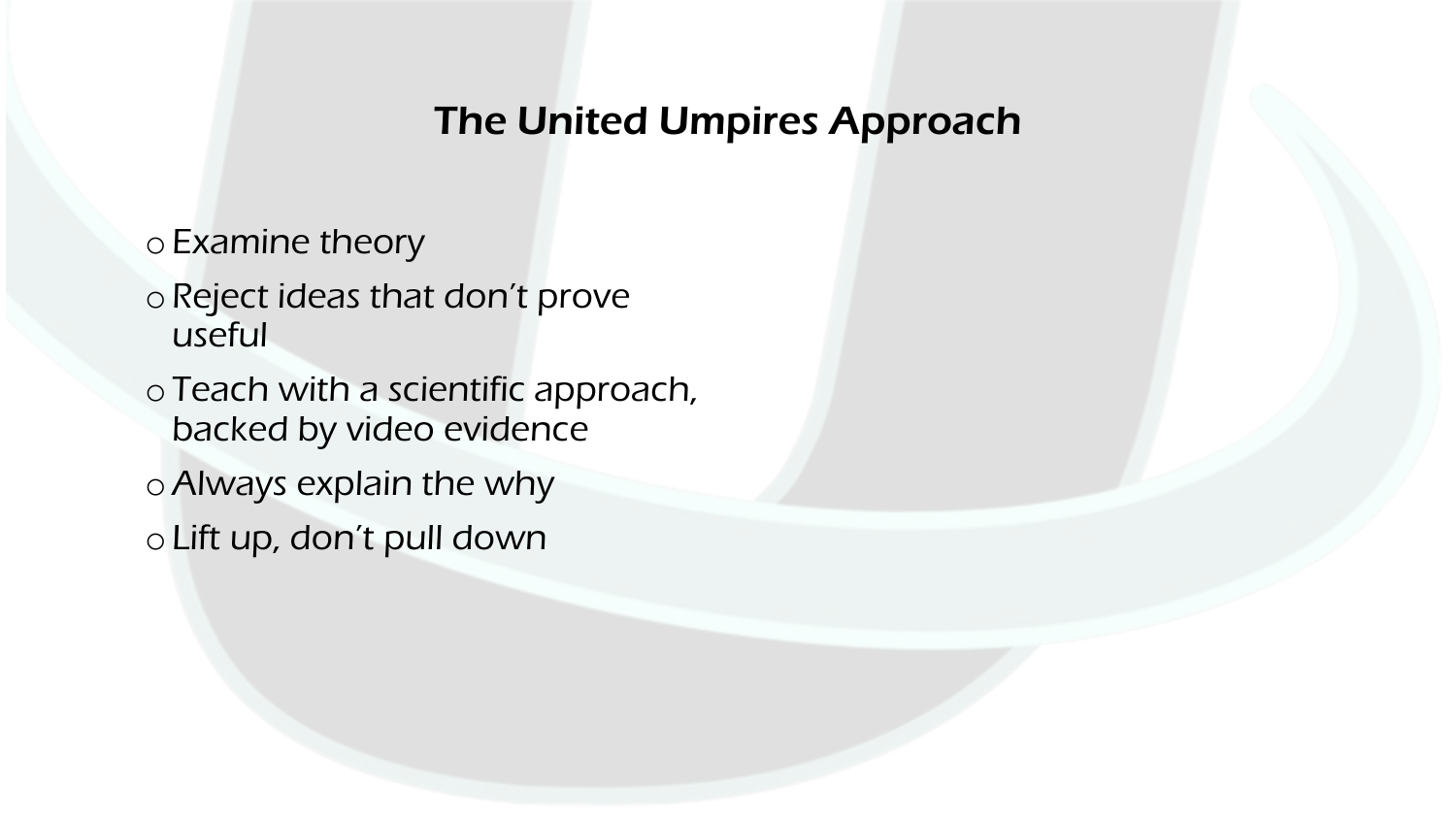## The Central Difference In Umpiring

- o The demands on us as umpires have changed
- oWe must respond to that by making sure our approach matches the demand
- o 2001 umpire for the dugout
- o 2022 umpire for the camera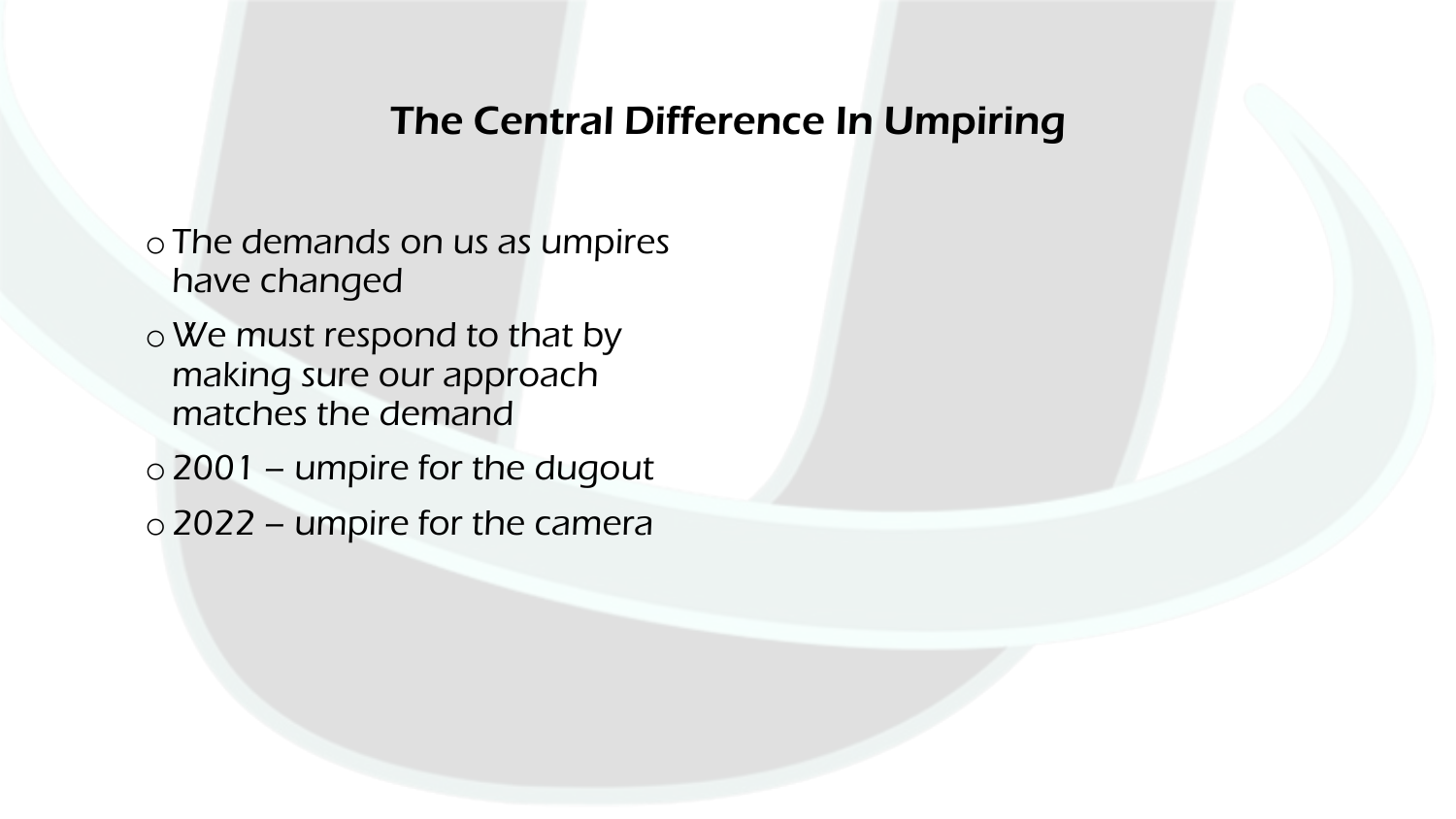# Getting Started In Umpiring

o Find a local assignor o Use a local league to direct you o Find a local mentor o Someone who has achieved an intermediate goal of yours o Uniforms o Practice!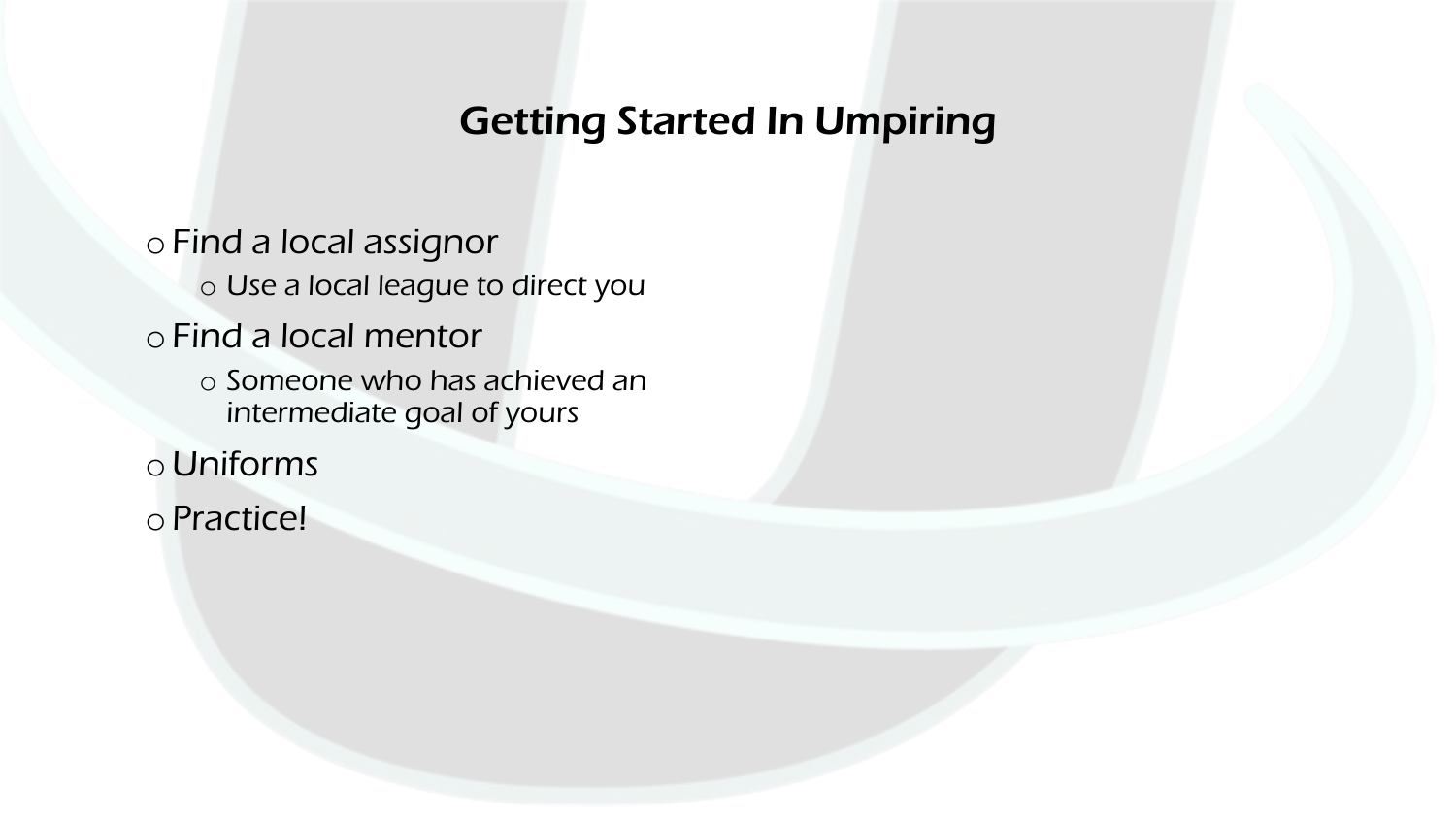# Uniforms

o Check with local organizations

o Pants

- o CHARCOAL Smitty Poly-Spandex
- o Base/Plate/Combo

o Shirts

- o Black and Light Blue
- o MLB Style
- o Jackets
	- o All black convertible (zip-off sleeves)
	- o Elastic bottom v. non-elastic bottom

o Hats

- $\circ$  4/6/8 Stitch 6 stitch is best for plate and bases
- o Undergarments
	- o Black Socks/Long tights/Dry-fit shirts
- o The enemy of uniforms
	- o The sun and warm water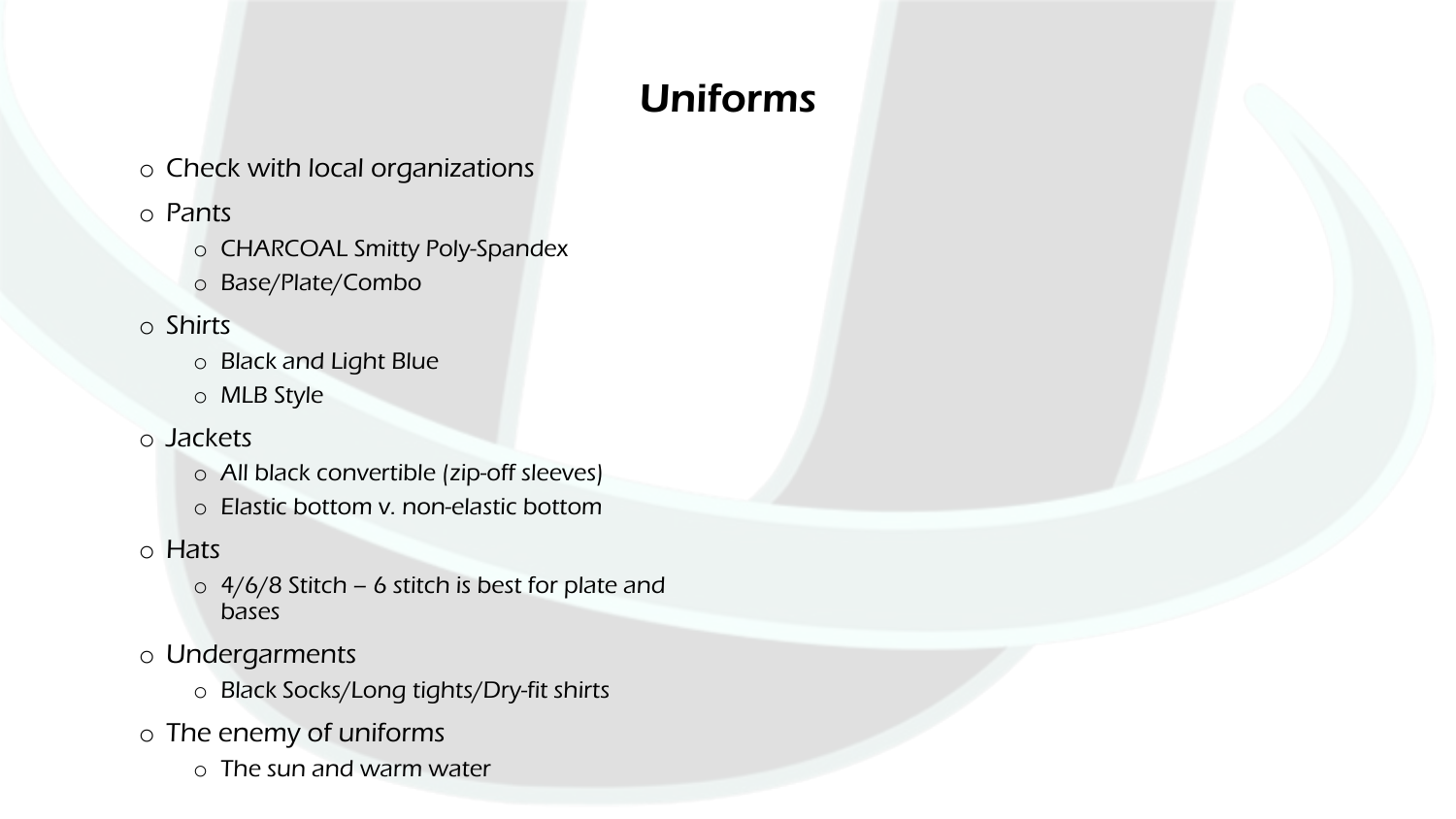# Equipment

## oChest Protector

- o Hard Plastic for anything above 70mph
- o Flexible harness helps with fit
- o Shin Guards
	- o Length matters ankle to above knee

# o Mask/Helmet

- o Only added protection from HSM vs mask is to top/sides of head
- o Concussion concerns Force3
- o Mask strap
- o Throat guard attached to bottom of main mask bars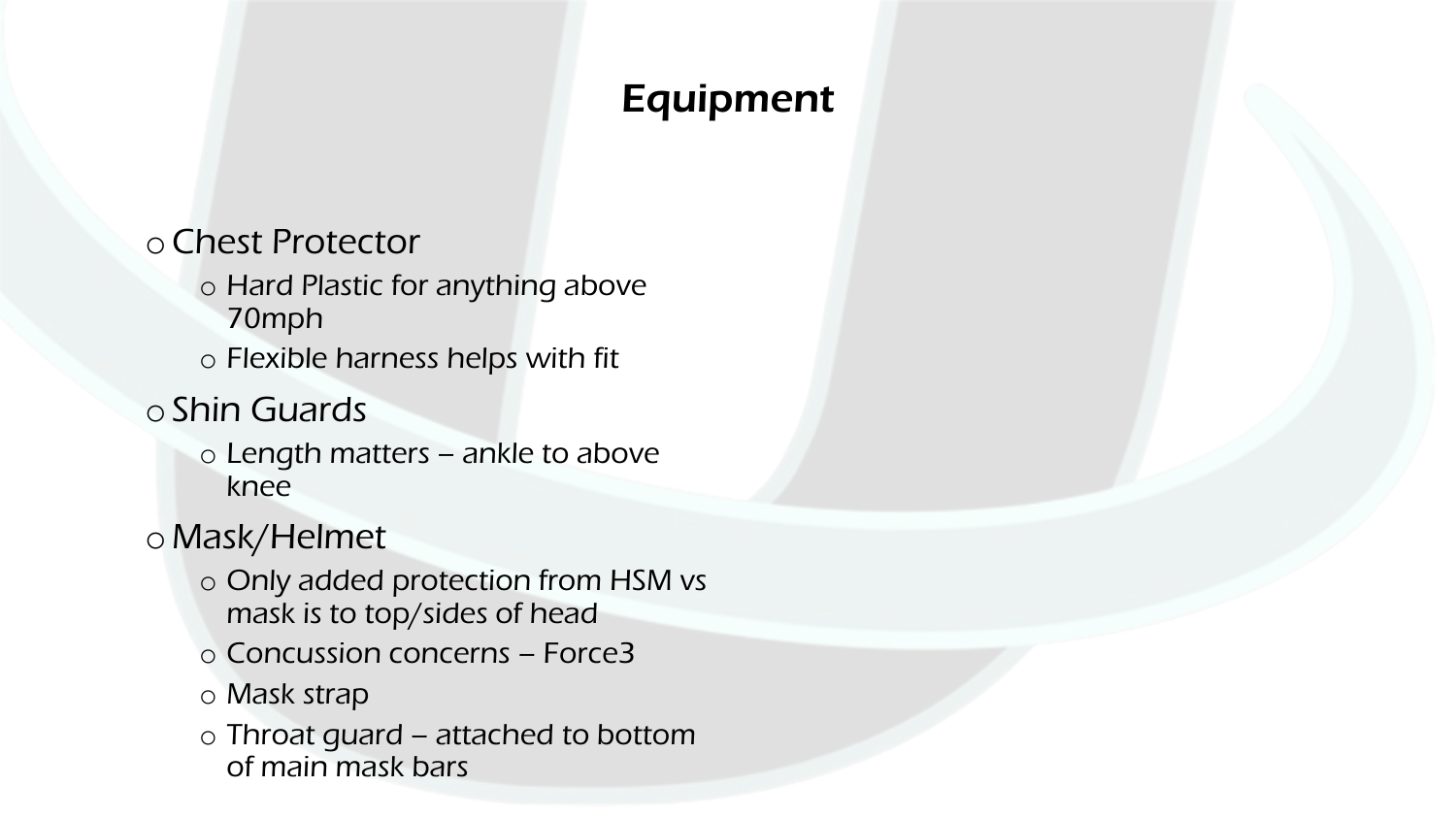# Equipment (cont)

## o Plate Shoes

o Hard plastic toe and metatarsal plate

# oBase Shoes

o Turf shoes – majority black w some white

## oBelt

o Should FILL the loops of your belt (1 3/4 inch)

# oBall Bag

- o Large enough for 4+ baseballs per side
- o DryLo ball bags for extra sweaty umpires

## o Indicator

oCup/Jockstrap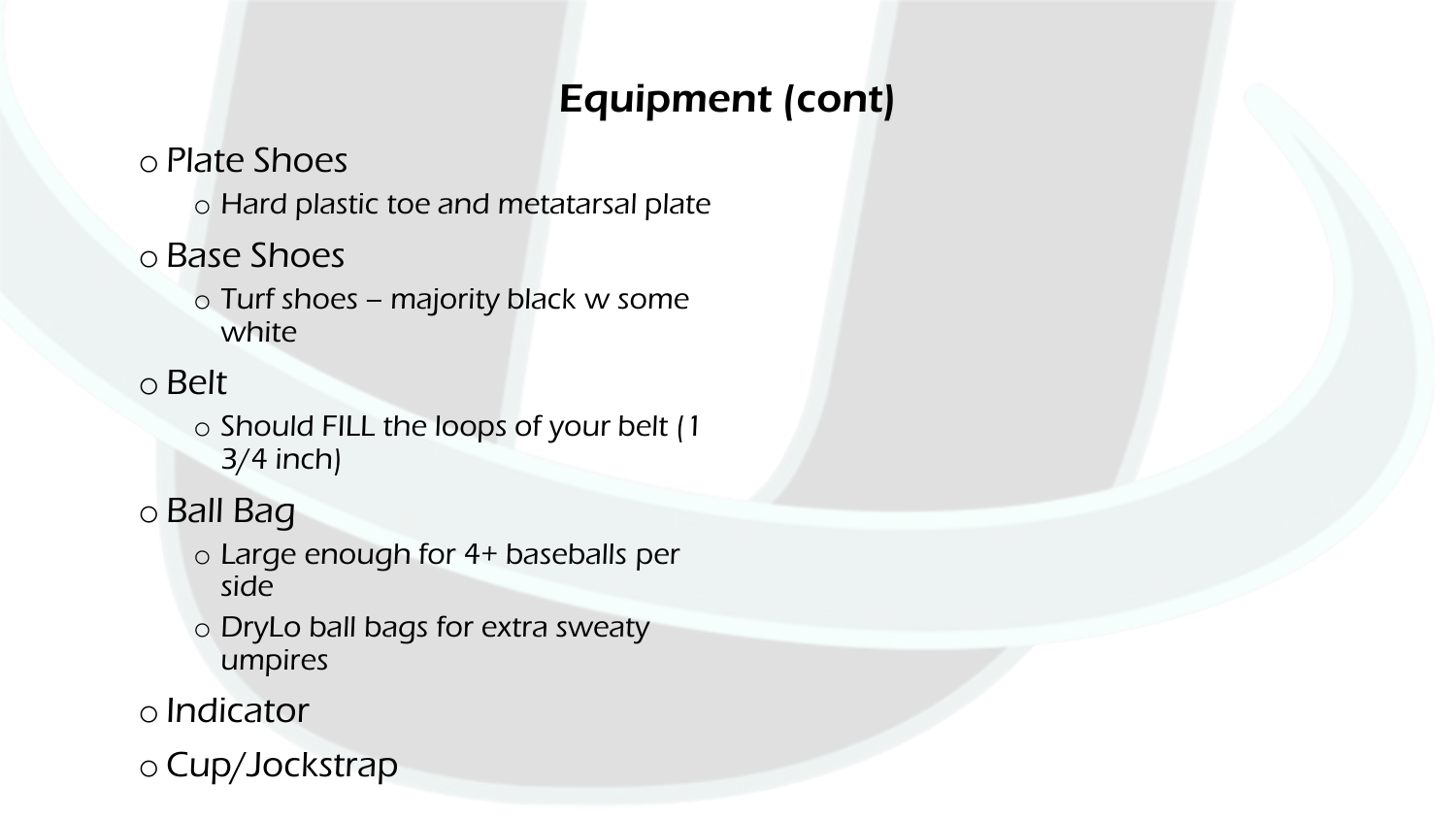## Stances

## o Standing Set

- o Outside foot forward
- o Keep your hips/shoulders pointed towards plate
- o Be set when pitch is delivered
- o Step back and relax between pitches

## o Hands On Knees

- o Athletic position
- o Feet just wider than hips
- o Hands placed LIGHTLY on knees
- o Ready to move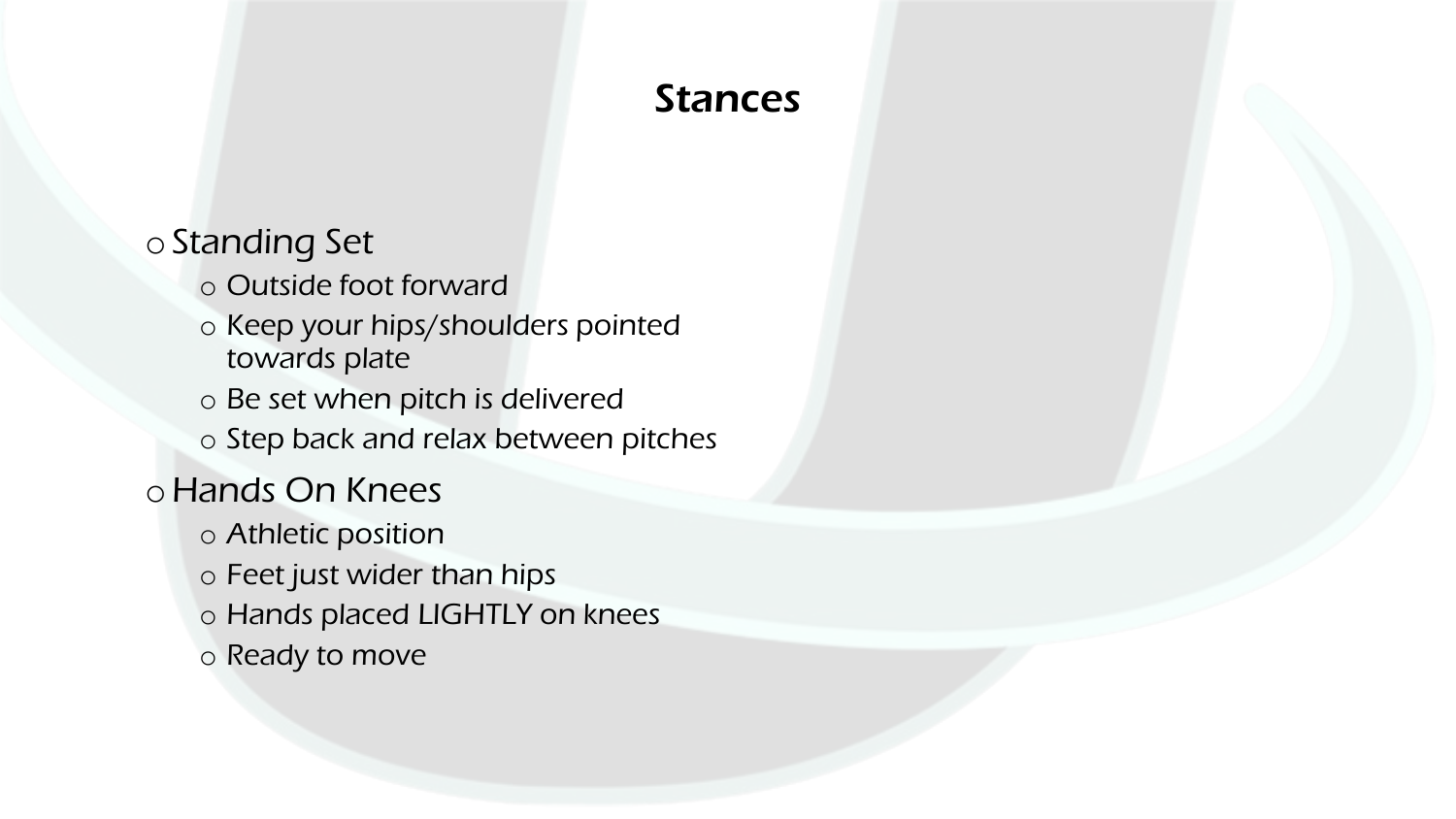#### o Instucting Signals

- o Save 'sell it' for the end
- o Build a solid process
- o "Set" "Call it" (Mental call) Physical Call

#### o Out

- o Starts with Proper Use of Eyes
- o Build the signal
	- o Elbow to shoulder height
	- o Knock on the door
	- o Keep wrist straight

#### o Safe -

- o No PUE necessary but still confirm your call mentally first
- o Build the signal
	- o Elbows up w hands to chest
	- o Extend straight out

#### o That's a catch

- o Visible from stands behind you
- o Only for borderline catches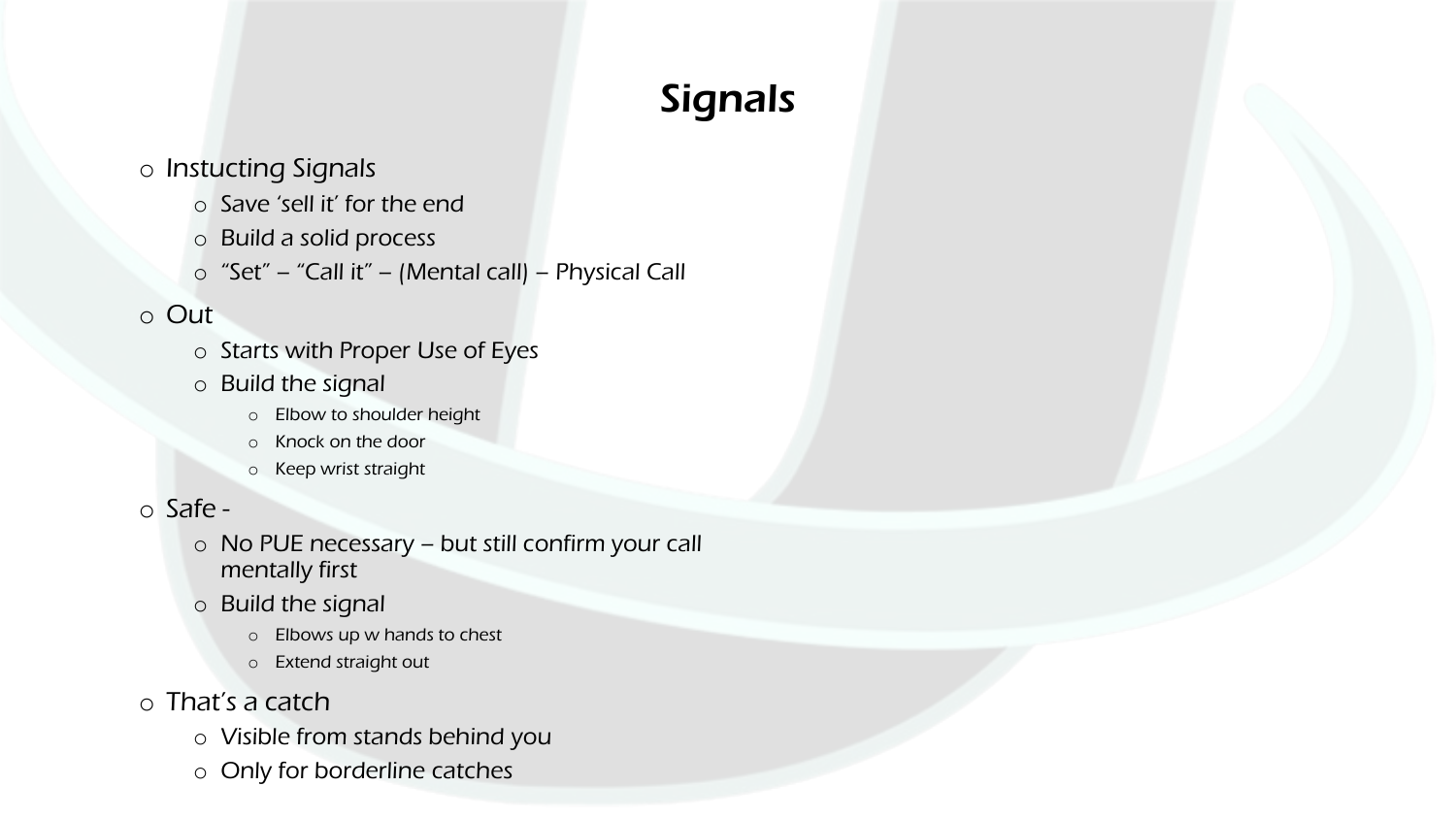#### o Close Plays

- $\circ$  Out Maintain PUE Step and throw
- o Safe Maintain mental process Step forward or back – Snap signal

o Fair/Foul

- o ALWAYS stationed on the line for fair foul decisions
- o Fielder touches ball IN-FLIGHT
	- o Fair/foul THEN catch/no-catch
- o 2 ways to sell a fair call across your body or pump multiple times

o Time/Foul

- o Proper Use of Eyes Symptom!
- o Build the signal
	- o Hands just wider than shoulder width
	- o Hands just higher than shoulder height
	- o Signal starts from shoulder, not from belt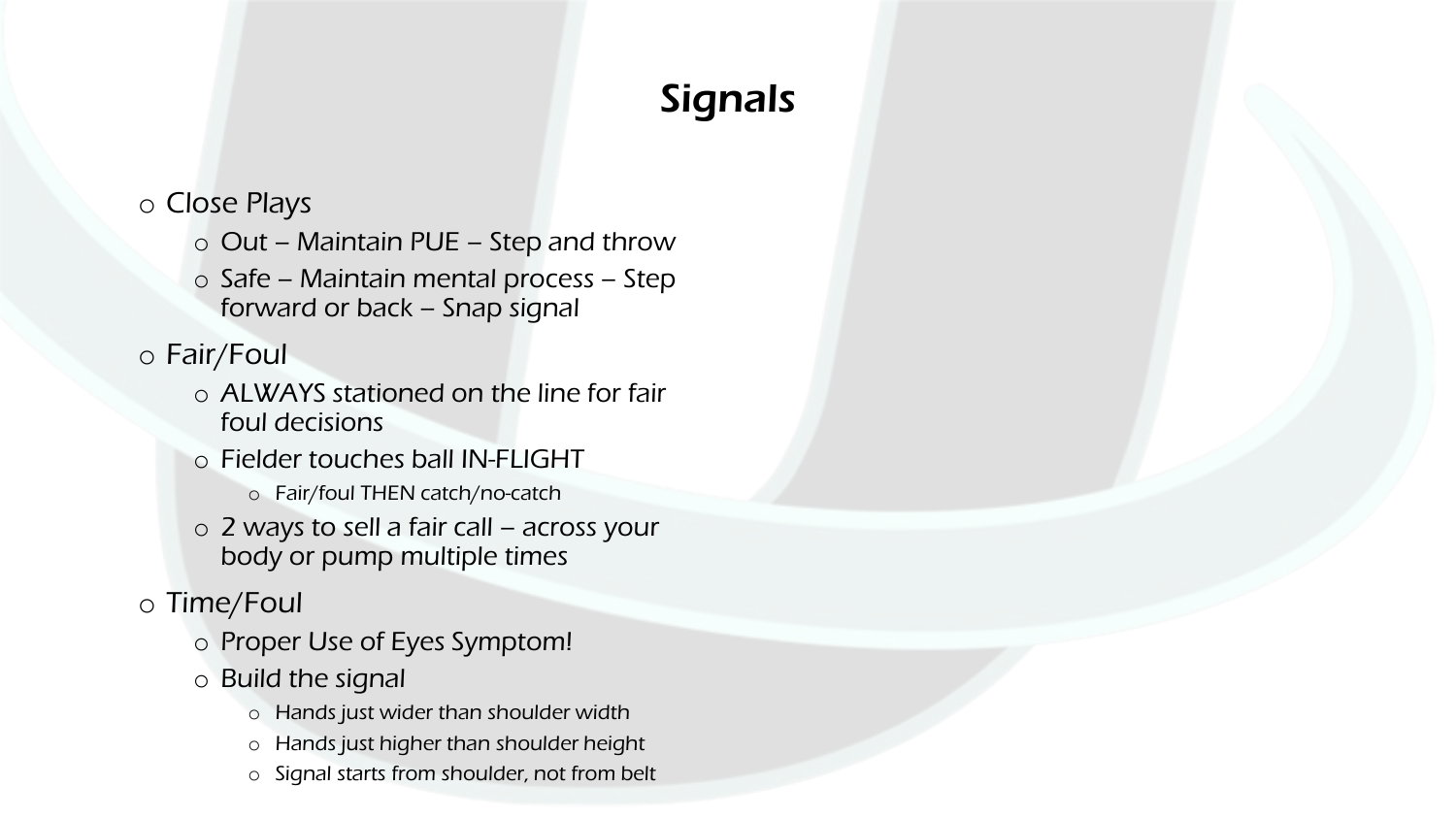## o Giving the count

- o Remember who you are signaling for
- o When should you give the count?

## oChecked Swings

- $\circ$  Point with batter side arm "Yes!"
- $\circ$  Strike normal strike call "They went"
- o Appeals ensure clarity
	- o Step out to side
	- o Ask with open hand and use partner's name
	- o Keep your mask on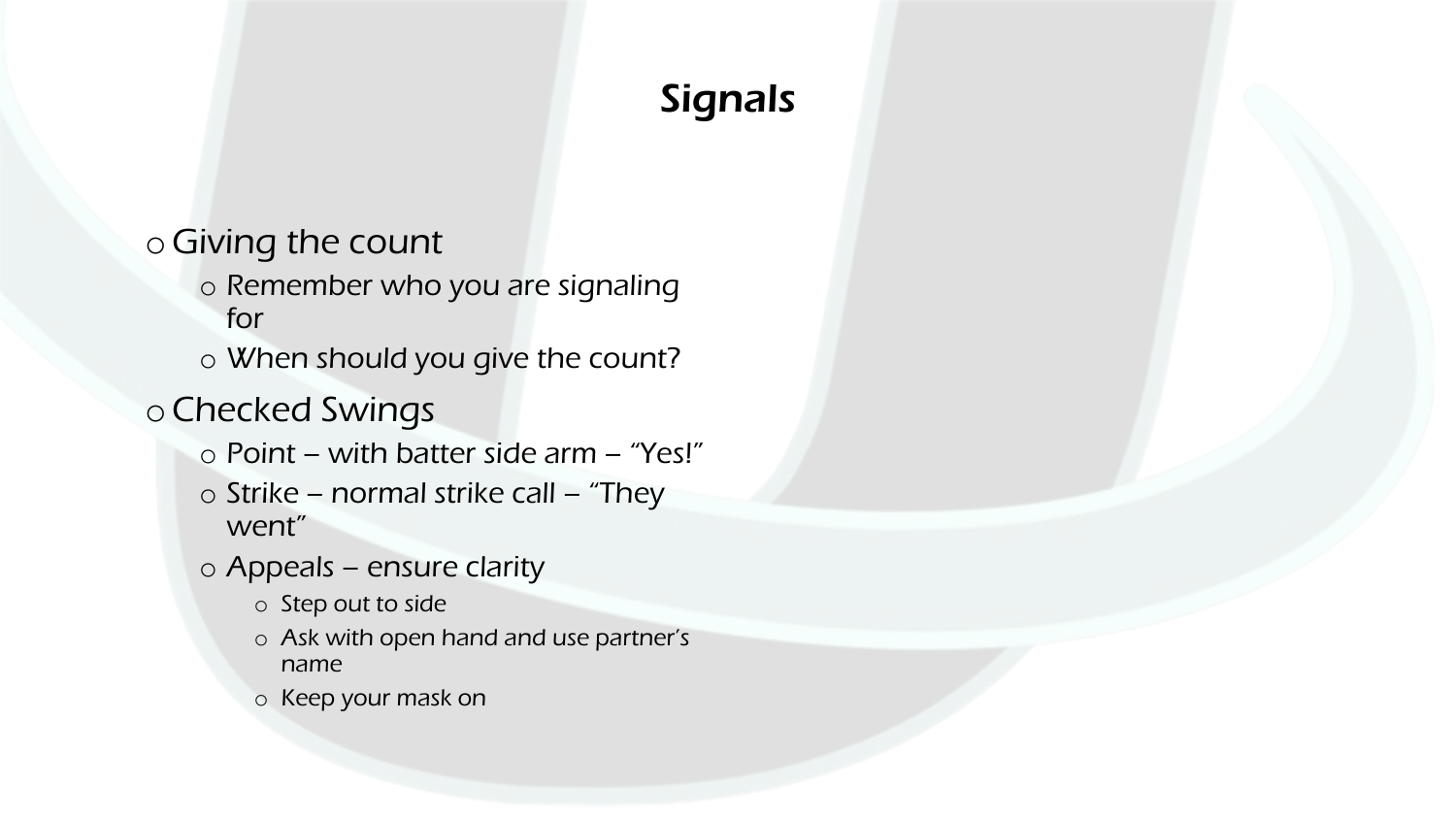#### o Called Strike

- o Most individually based signal
- o Some good guidelines
	- o Get tall
	- o Snap off signal
	- o Mirror voice and mechanic
	- o Eyes stay forward until you are more experienced

#### o Swinging strike

- o More relaxed version of called strike
- $\circ$  Our advice avoid the hammer for called strikes
- o Don't point at hitter on obvious swings
- o Strike 3
	- o PUE!
	- o Keep it simple
	- o Keep head forward
	- $\circ$  1 sound vs 2 1 step vs 2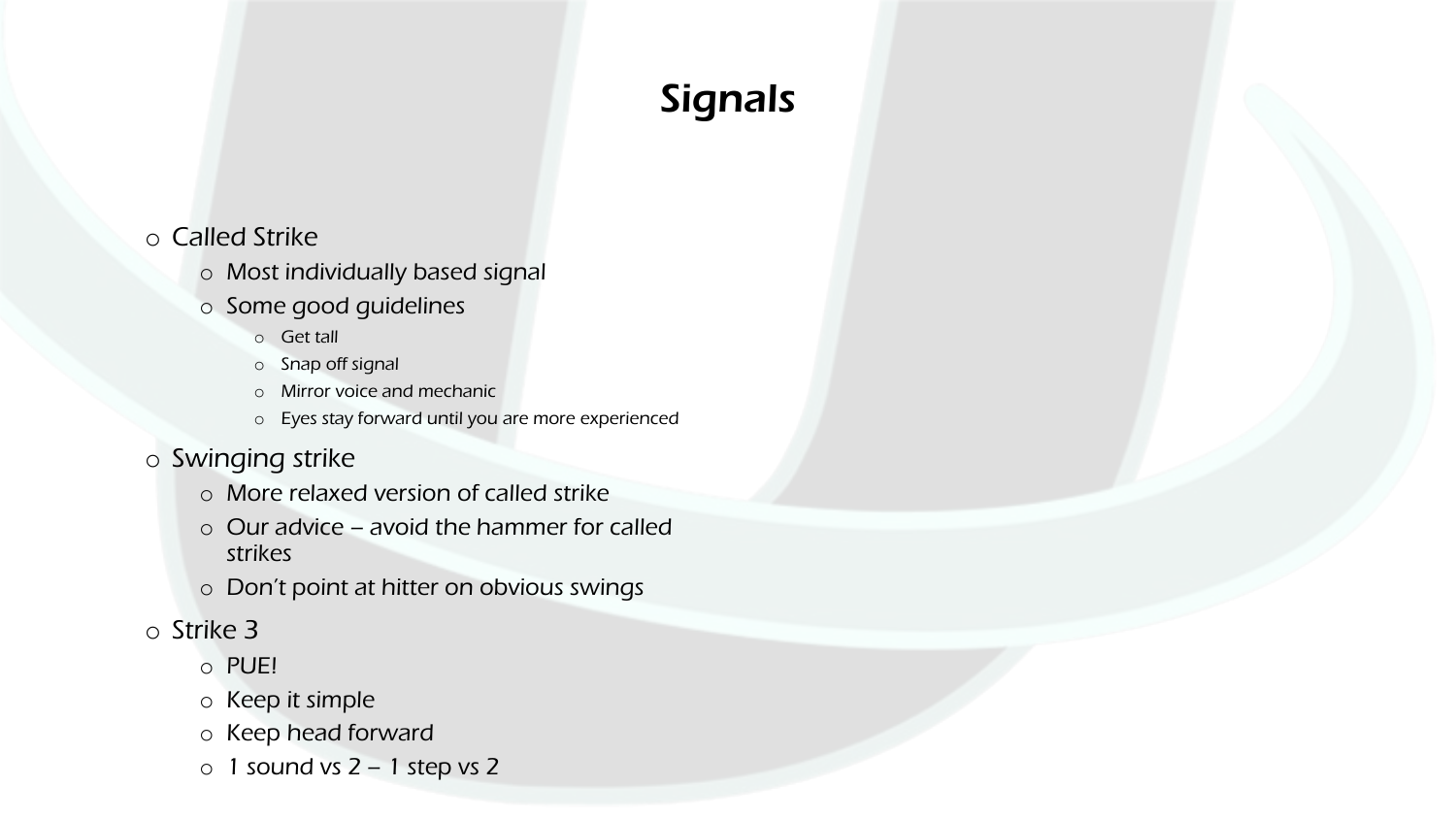# Managing Your Mask

## o Removing

- o Left Hand
- o Indicator w lower fingers/palm
- o Mask with upper fingers
- o Hand to face don't drop your head
- o Grab lower left part of mask not throat guard
- o Out and Up hat stays still

## o Putting on

- o Keep in left hand
- o Grab strap with right hand
- o NEVER put mask on with one hand

# o Holding

- o Mask remains in left hand
- o Place under elbow to deal with lineup cards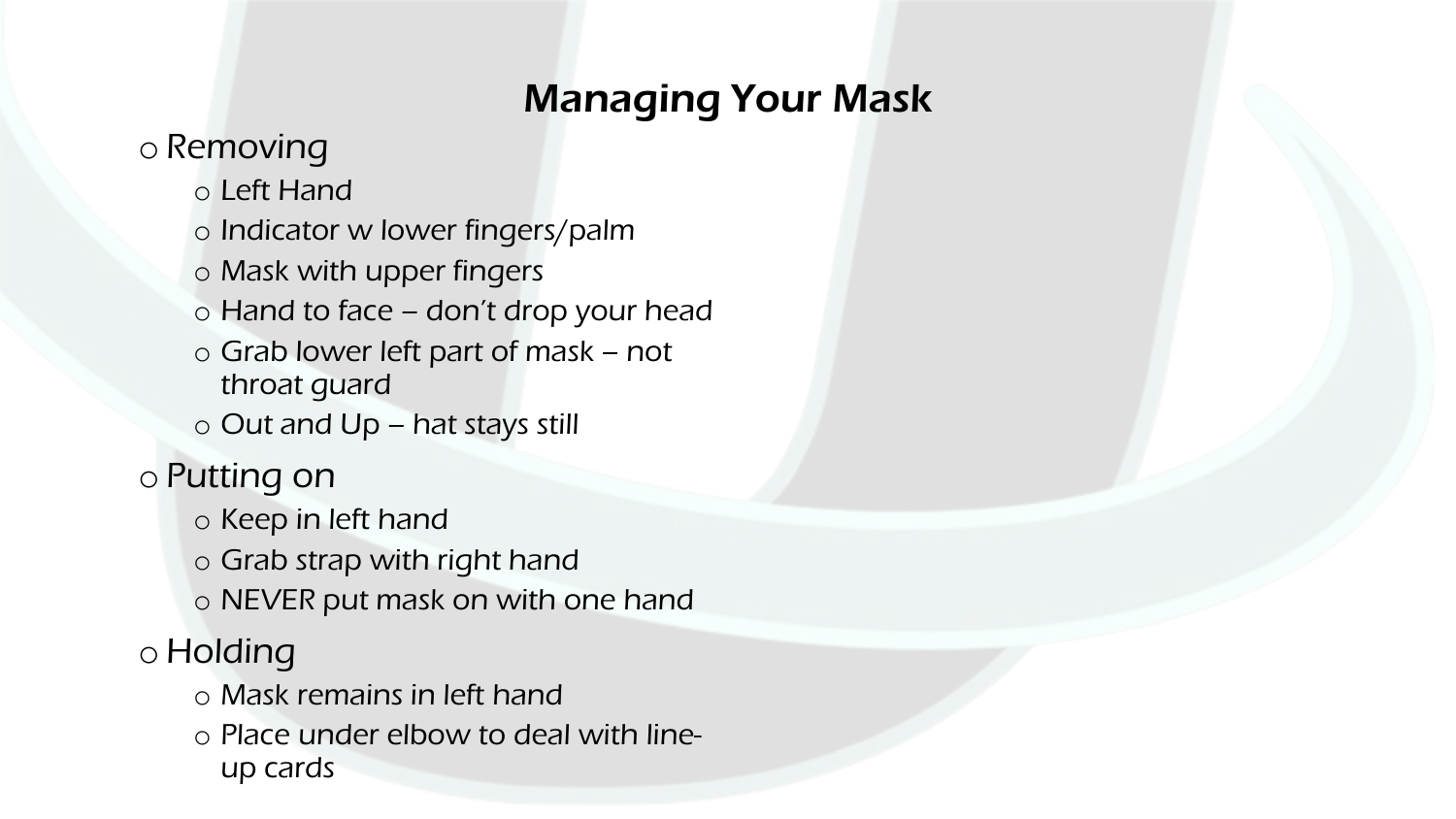# Managing Your Indicator

o Left Hand o Moving the wheels o Use fingers to move o Advance the wheels without looking o Get back to 0-0 without looking oChecking indicator o Hand goes up to face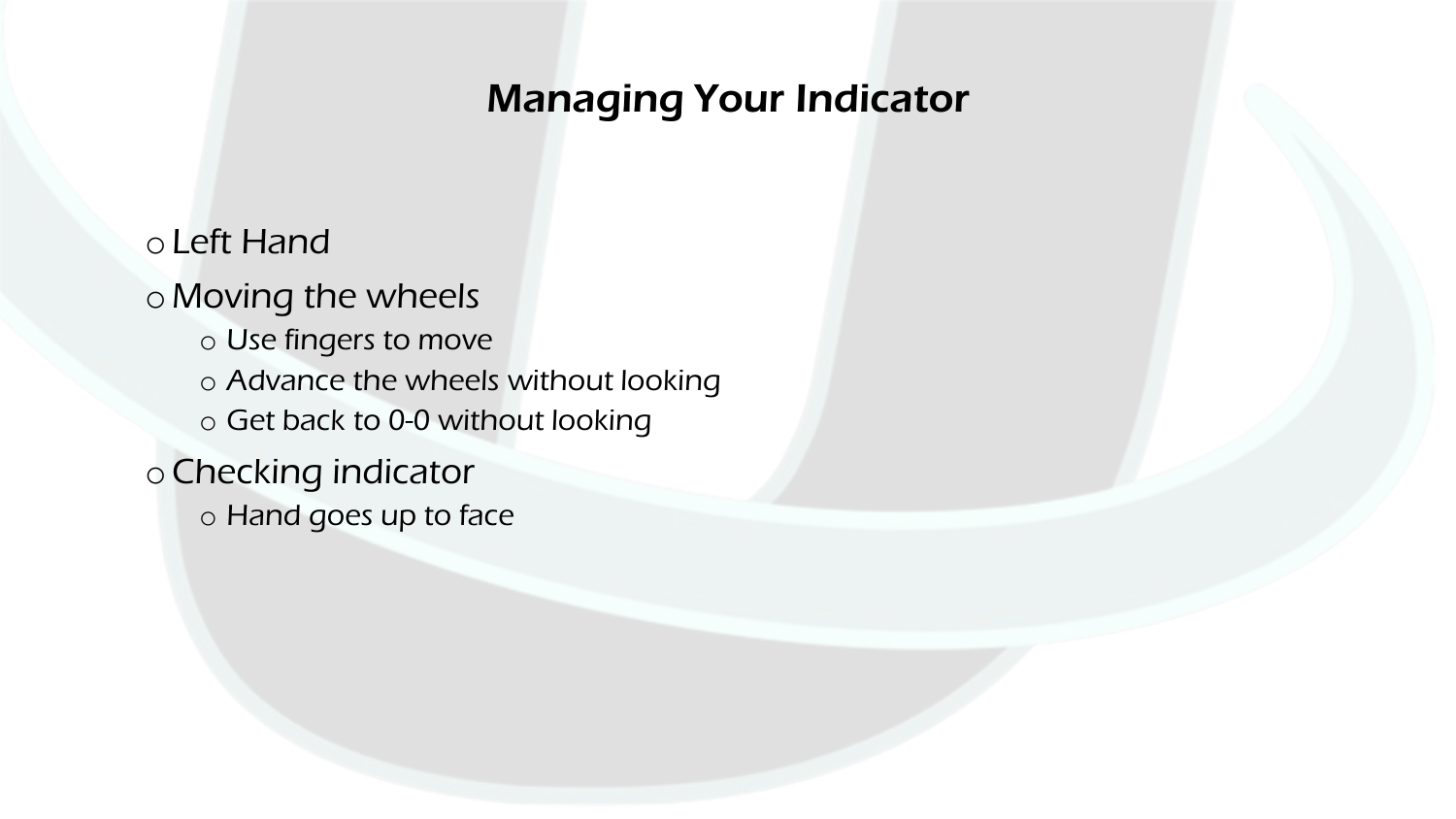# Managing Baseballs

## oArrange ball bags

- o On side of hip
- o Push loops of ball bags together to widen opening

## oAsking for baseballs

- o When you have 2 remaining
- o Ask for what you need to fill PLUS one

## o Receiving baseballs

o During an AB – Mask on – present hands close to your CP

o Between ABs – Mask off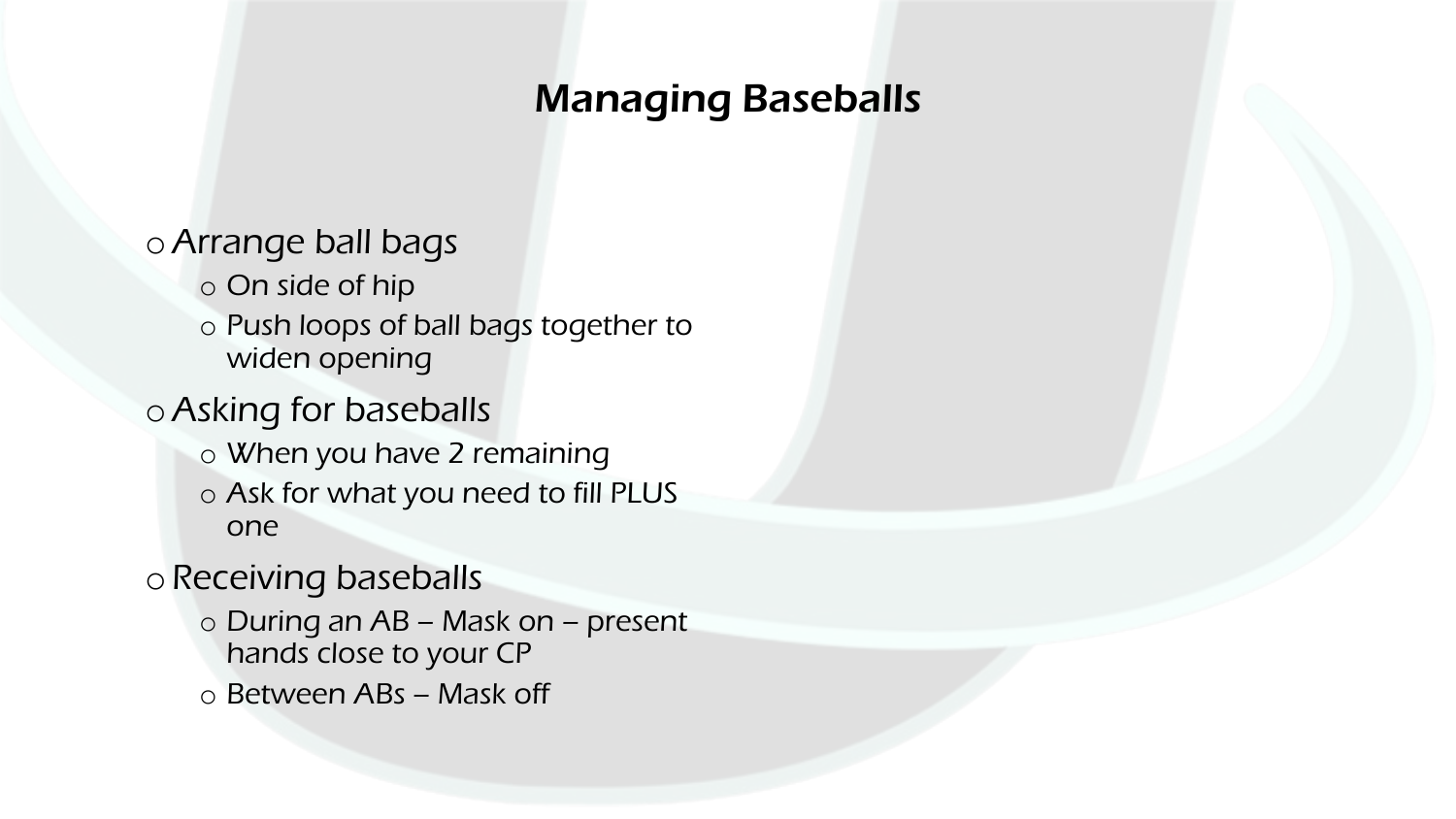# Plate Meeting & Anthem

- o Handshake
- o Line Up Cards
	- o Home side first o Verify DH and P and no duplicate names o Facilitate Exchange between coaches
- o Ground Rules
	- o Home coach
	- o If neutral rehearse before
- o Verify Equipment
- o Do NOT issue statements about arguing
- o National Anthem
	- o Heels together
	- o Left arm straight down or holding mask
	- o Standing straight